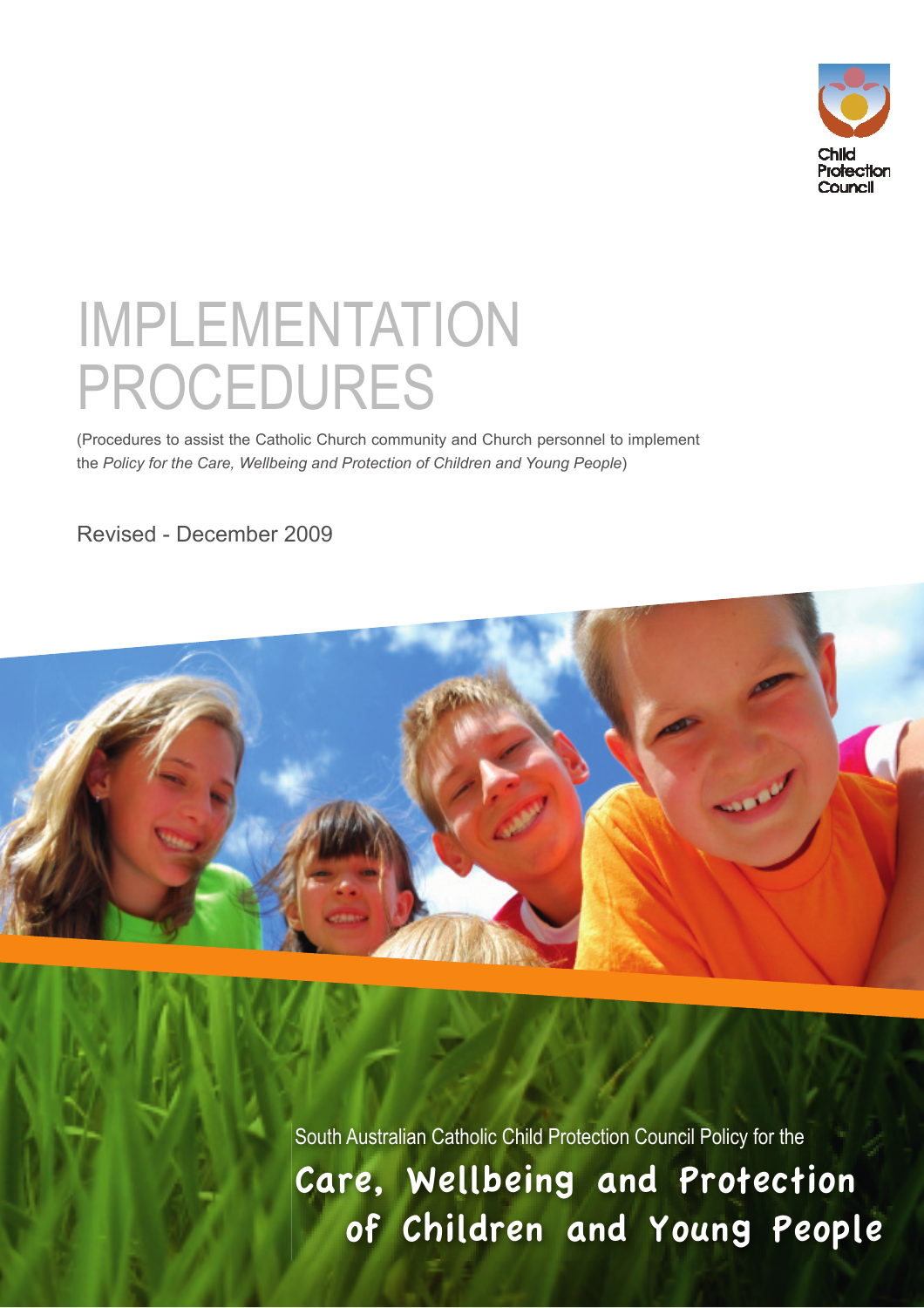

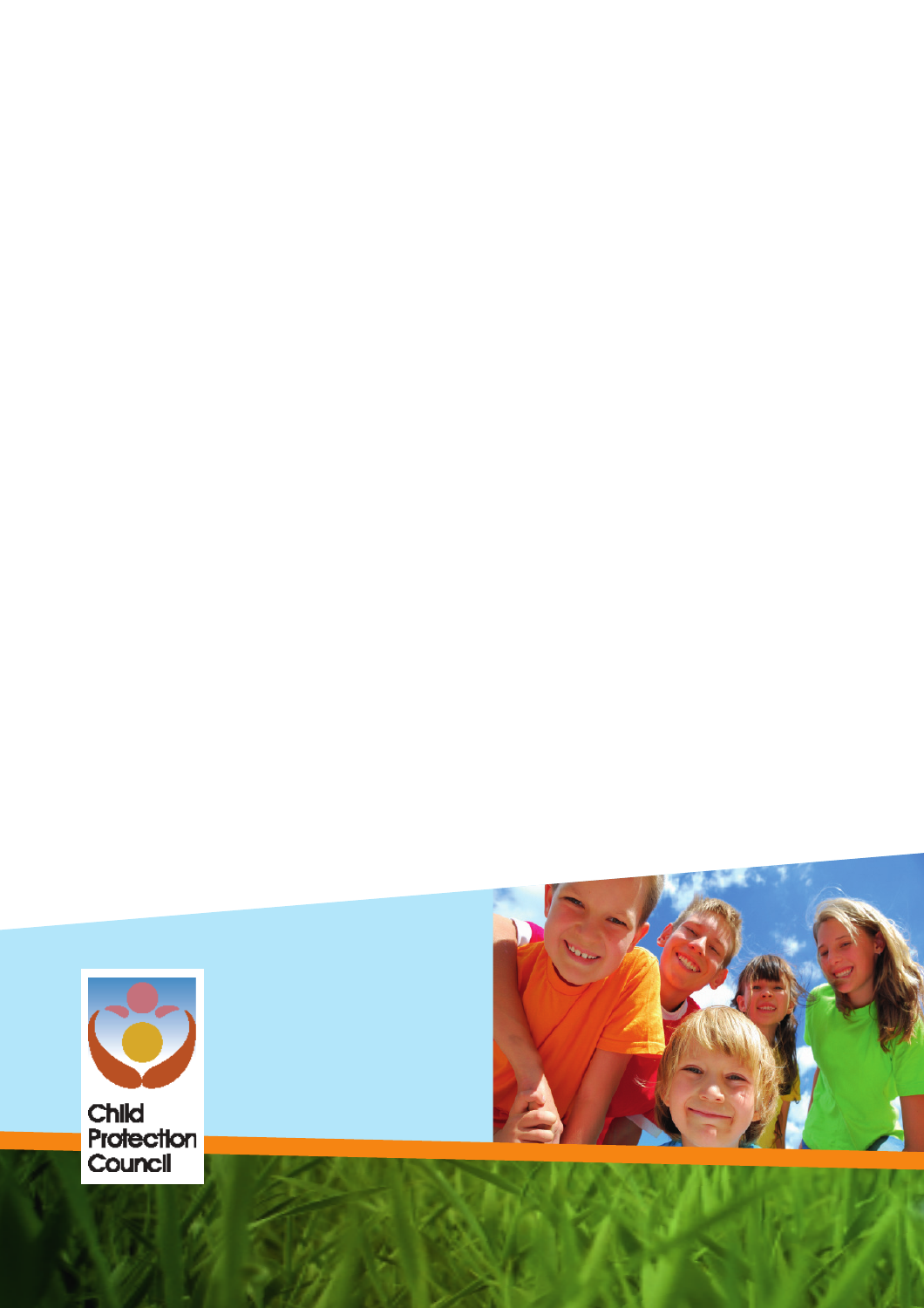# **CONTENTS**

#### **1. INTRODUCTION**

- Context
- Purpose
- Child-Safe Environments for Children and Young People International, National and State Context

#### **2. IMPLEMENTATION PROCEDURES – KEY ELEMENTS**

- 1. Faith and Culture
- 2. Governance
- 3. Human Resources Practices
- 4. Training

#### **3. FACT SHEETS**

- 1. What is Child Abuse and Neglect?
- 2. Reporting Child Abuse and Neglect Legal Obligations
- 3. Notification Procedures for Suspected Child Abuse or Neglect
- 4. Code of Conduct

#### **4. GLOSSARY**

#### **5. REFERENCES AND KEY DOCUMENTS**

**6. LINKS**

#### **7. IMPLEMENTATION STRATEGY FOR CONTINUOUS IMPROVEMENT**

#### **8. SELF–ASSESSMENT AND CONTINUOUS IMPROVEMENT PLANNING**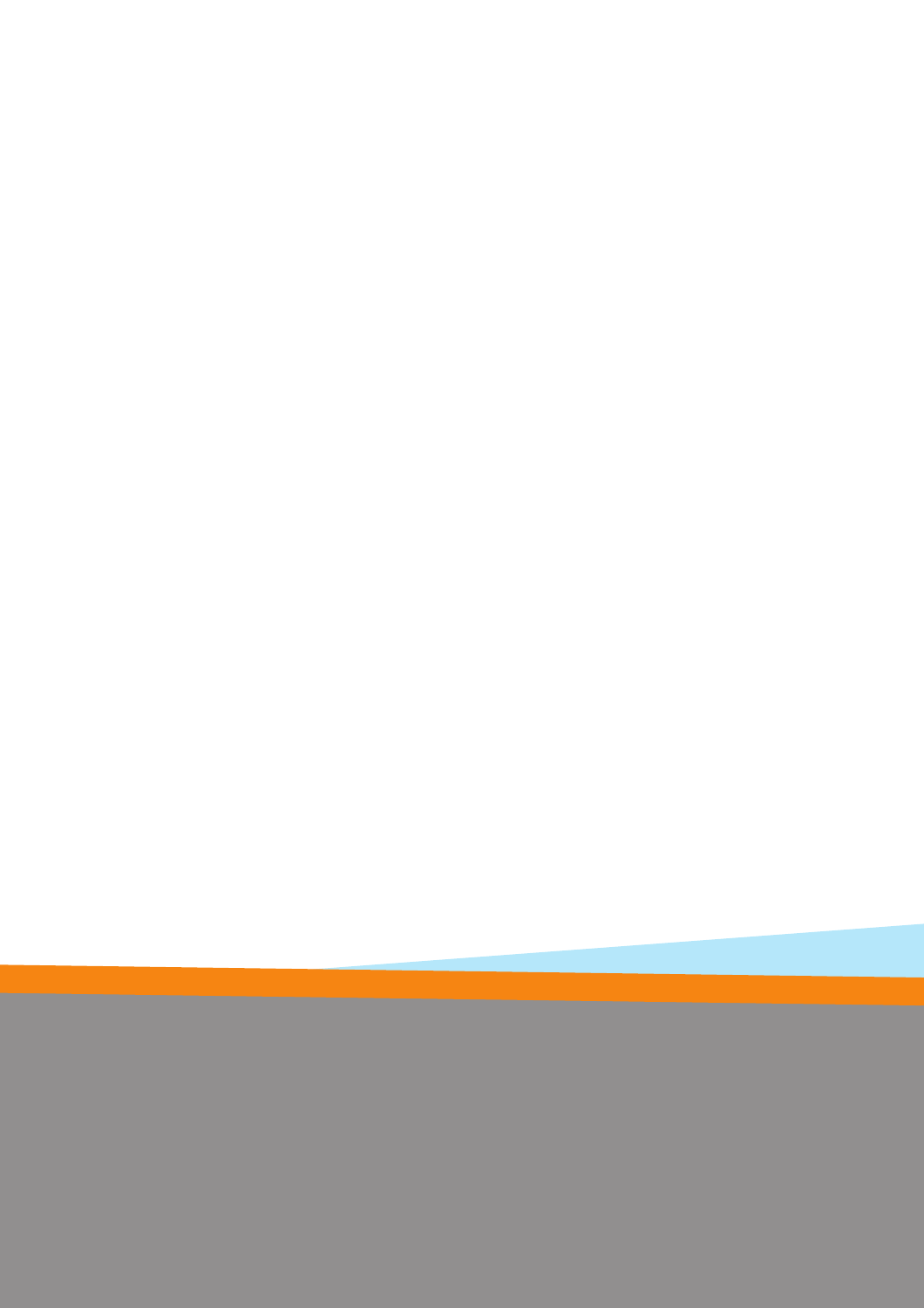# **1. INTRODUCTION**

- Context
- Purpose
- Child-Safe Environments for Children and Young People – International, National and State Context



South Australian Catholic Child Protection Council Policy for the Care, Wellbeing and Protection of Children and Young People<br>Context<br>South Australian Catholic Child Protection Council Policy for the<br>Care, Wellbeing and Protection<br>of Children and Young People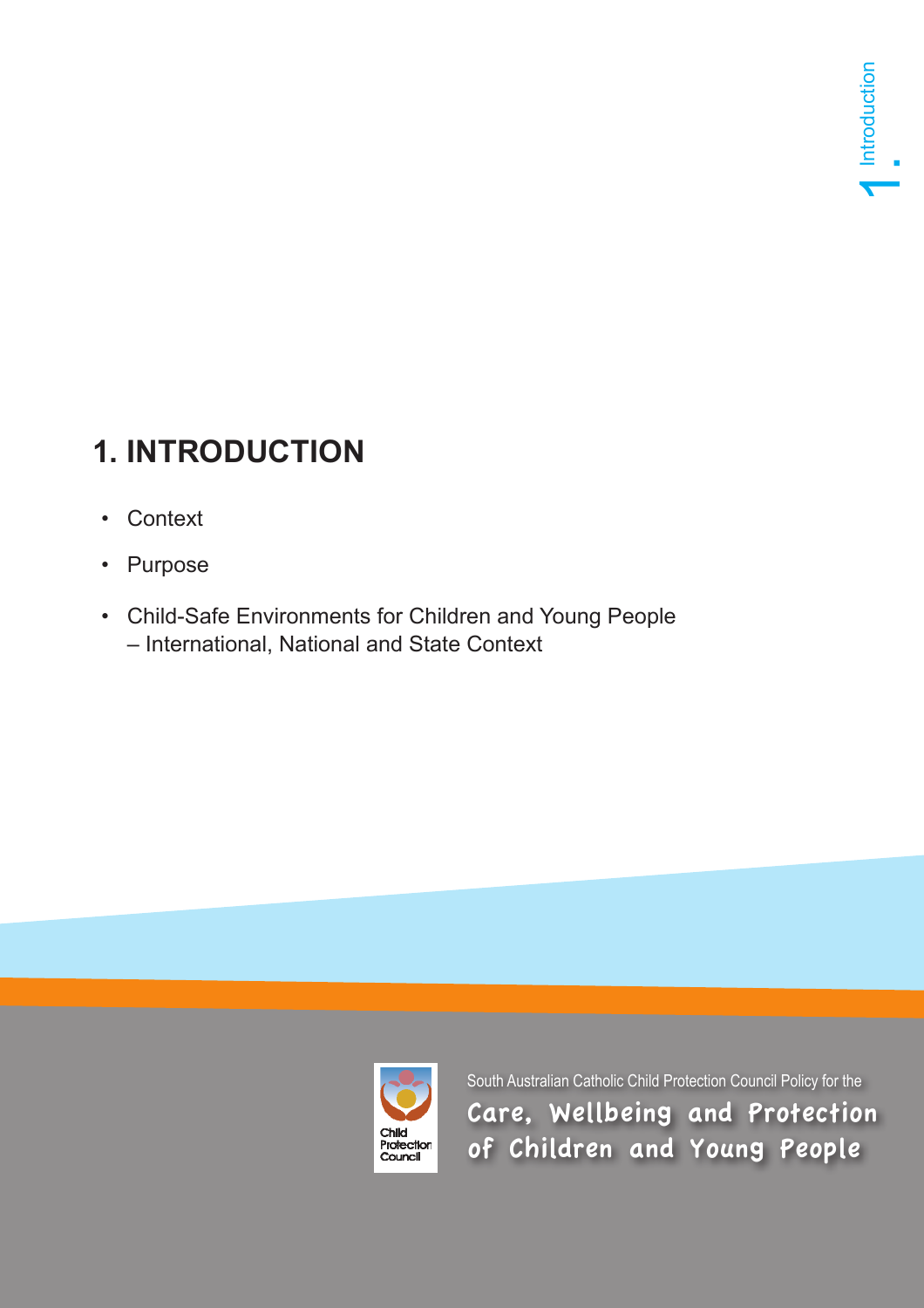### **1. INTRODUCTION**

#### **CONTEXT**

The Catholic Church recognises that the Spirit is at work in all organisations and individuals for whom the care and protection of children and young people is a clear priority. The Church commits itself to work in collaboration with them while drawing its strength from the core of the Gospel – the life, death and resurrection of Jesus.

Animated and challenged by the Gospel, the Catholic Church sees its care and protection of children and young people as a sacred work. The Church shapes its relationships with children and young people through its passion for justice, its commitment to right relationships and its privileging of tenderness and compassion. It undertakes this work seriously and energetically, conscious that it contributes to the renewing of our society and the building up of the Body of Christ in the world today.

#### **PURPOSE**

The Implementation Procedures were developed by the South Australian Catholic Church Child Protection Council in consultation with Church, government and community agencies. The Procedures are designed to assist everyone involved in the Catholic Church community to understand their responsibilities and obligations in accordance with the SA Catholic Church *Policy for the Care Wellbeing and Protection of Children and Young People*. They will also enable Church communities to provide safe environments for children and young people.

These Procedures provide an overarching framework that will enable every Church community to develop child protection practices in an ongoing cycle of improvement, in light of best practice and state legislative requirements. Parish communities and agencies will use the Procedures for the purposes of:

- Planning
- **Implementing**
- **Reviewing**
- Auditing

Catholic Church education, health and welfare agencies can review their existing policies and practices in the context of these Procedures.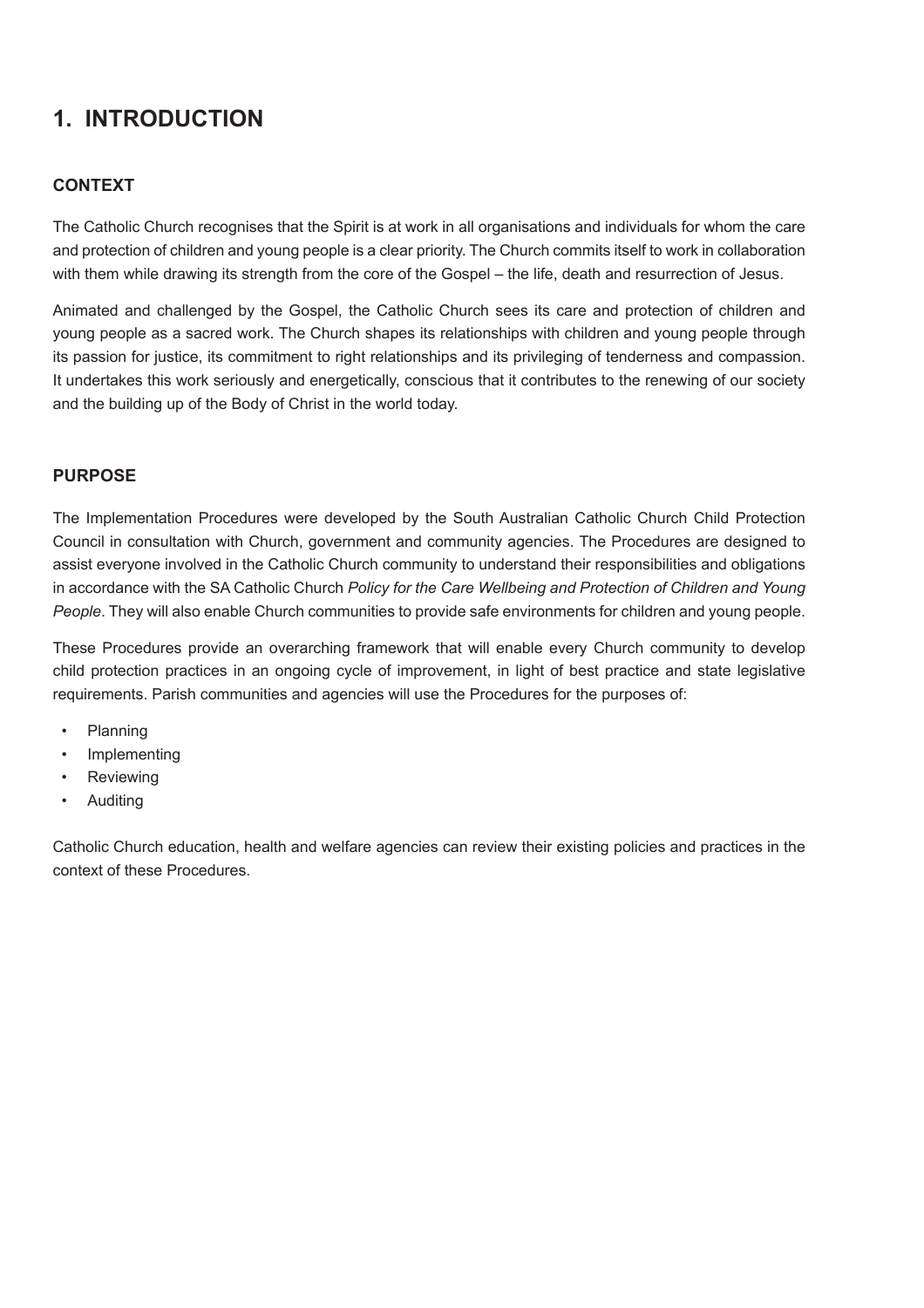CREATING CHILD-SAFE ENVIRONMENTS FOR CHILDREN AND YOUNG PEOPLE – INTERNATIONAL, NATIONAL AND STATE CONTEXT

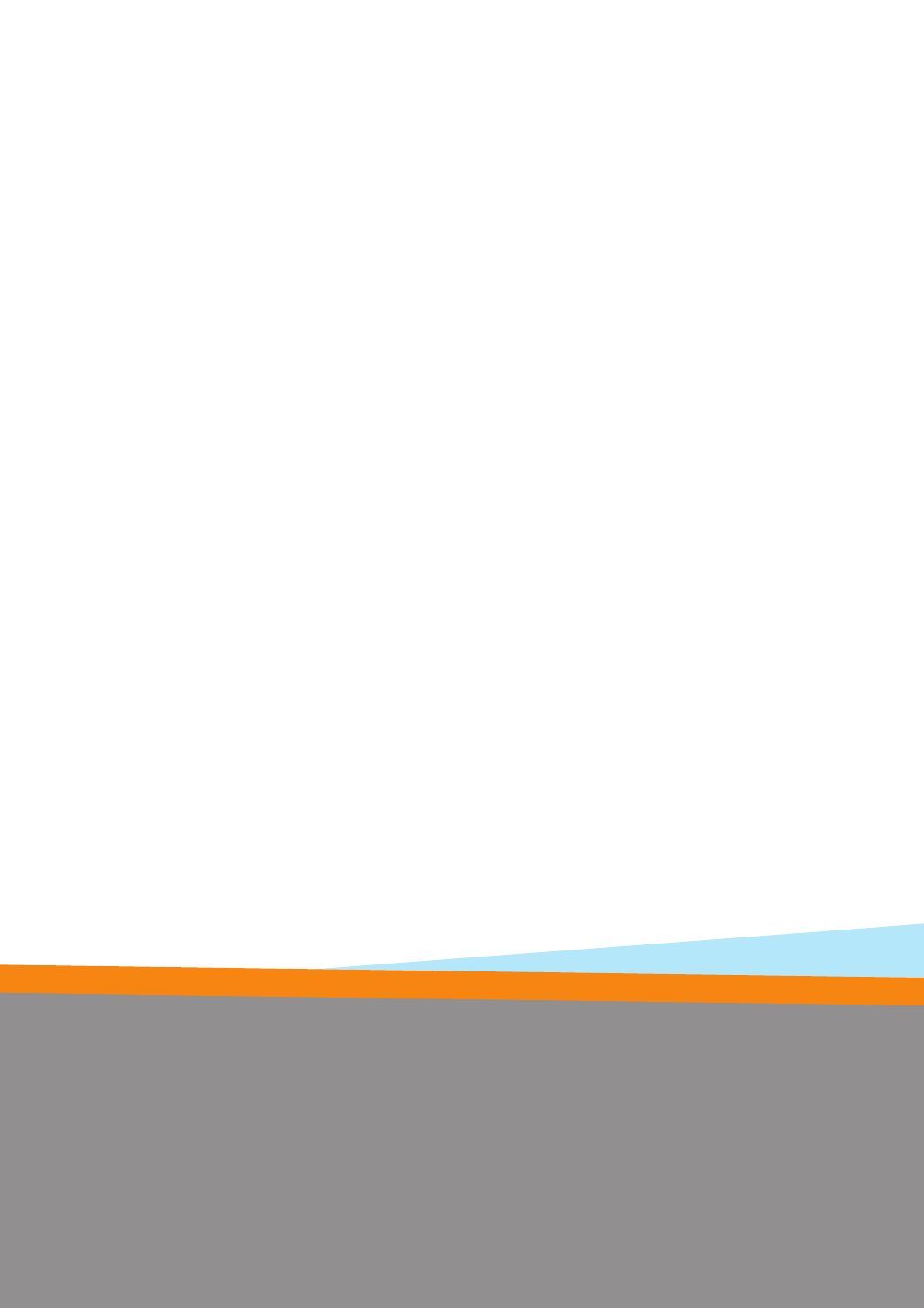# **2. IMPLEMENTATION PROCEDURES**

## **KEY ELEMENTS**

- 1. Faith and Culture
- 2. Governance
- 3. Human Resources Practices
- 4. Training



South Australian Catholic Child Protection Council Policy for the Care, Wellbeing and Protection of Children and Young People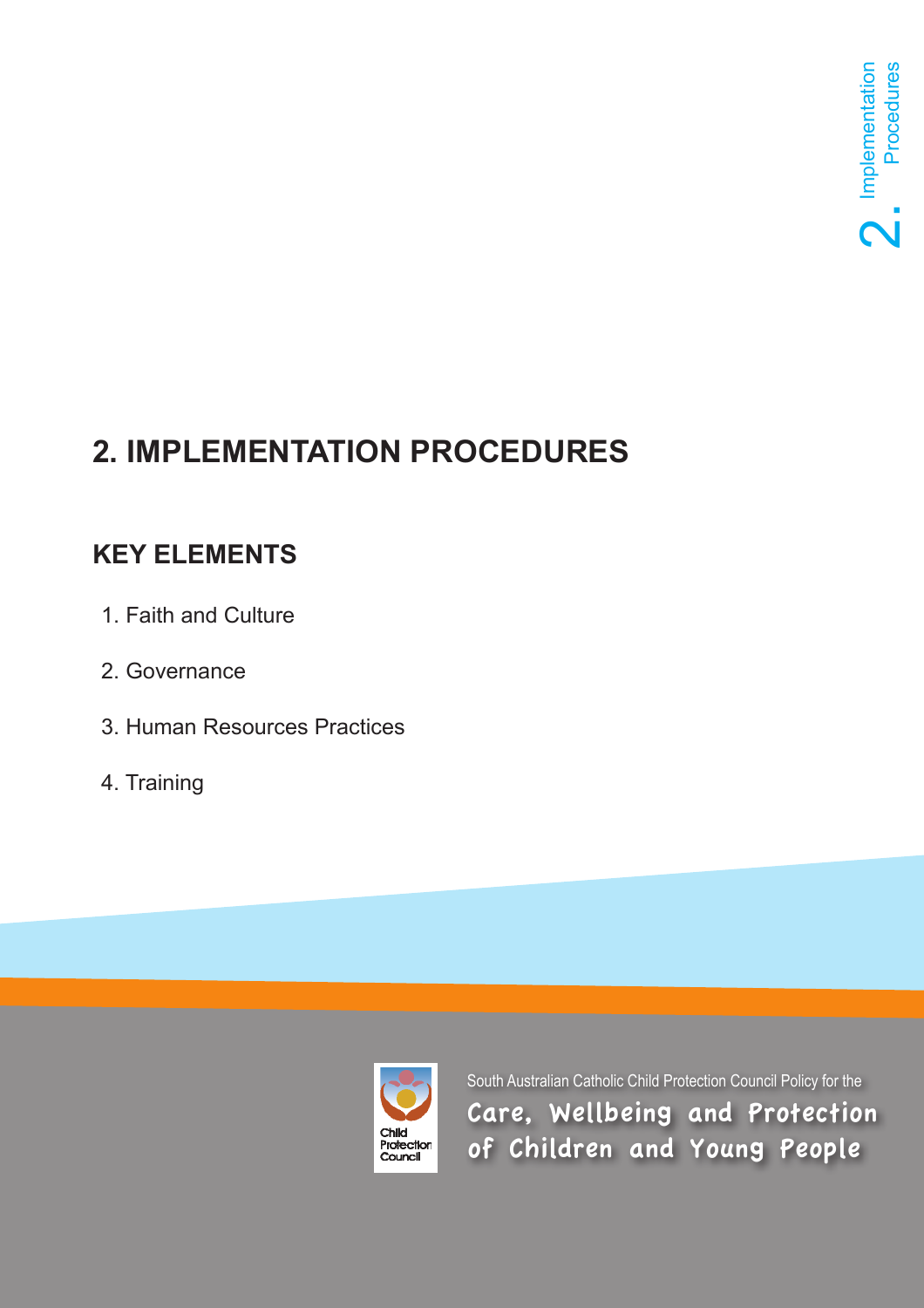### **2. IMPLEMENTATION PROCEDURES – KEY ELEMENTS**

There are four key elements which need to be established to promote and oversee the safety and wellbeing of children and young people in South Australian Catholic communities, in partnership with their families and the whole community.

These elements are:

- 1. Faith and Culture
- 2. Governance
- 3. Human Resources Practices
- 4. Training

The key elements, as outlined below, are designed to support Church communities to build their capacity to create child-safe environments. The four elements are inter-related and should be considered together.

#### **1. FAITH AND CULTURE**

1.1 Catholic Church communities witness Gospel values by respecting the dignity of every person, particularly in the context of the care and wellbeing of children and young people.

- 1.1.1 Providing a safe Church environment where children and young people are nurtured to develop their full potential.
- 1.1.2 Providing a welcoming environment for everyone especially children, young people and their families.
- 1.1.3 Involving children and young people in decision-making and empowering them to contribute to the community.
- 1.1.4 Promoting an understanding of the impact of the differences in power between adults and children and young people.
- 1.1.5 Developing positive relationships between Church agencies, such as the parish, with community groups providing services to children and young people.
- 1.1.6 Identifying partnerships and promoting the potential for collaboration and community building.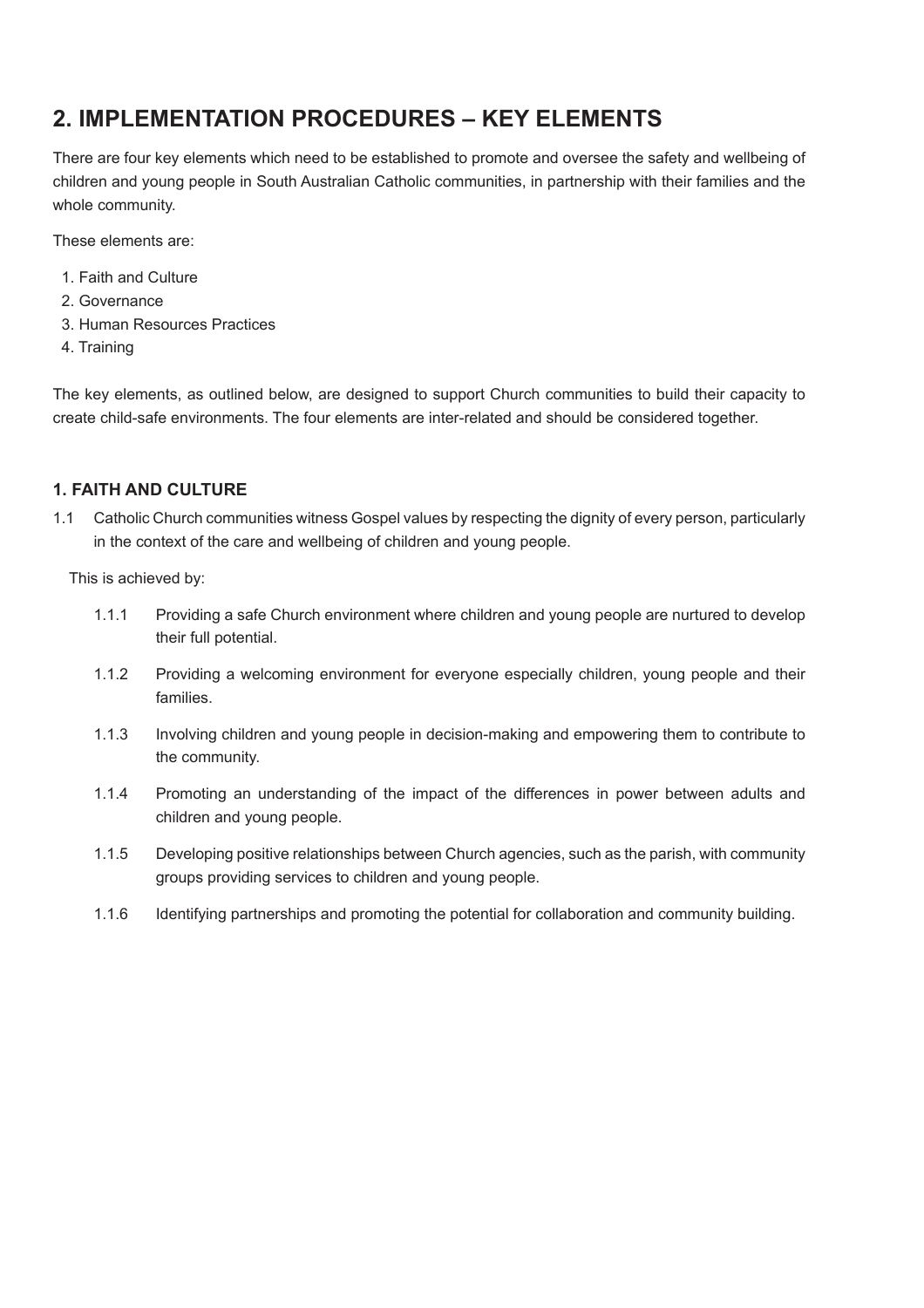#### **2. GOVERNANCE**

Governance refers to the ways in which an organisation operates. It describes the process of decision-making and the method by which decisions are implemented in an organisation.

2.1 Church communities and agencies are required to comply with State legislative requirements, in particular the *Children's Protection Act 1993 (SA)*, and any Commonwealth initiatives.

This is achieved by:

- 2.1.1 Providing all personnel with current information about legislation and government initiatives.
- 2.1.2 Evaluating current practices and developing an action plan for implementing changes to meet legislative requirements.
- 2.2 Church communities and agencies are required to promote the South Australian Catholic Child Protection Council Charter and support and implement the *Policy for the Care, Wellbeing and Protection of Children and Young People*.

This is achieved by:

- 2.2.1 Displaying the Charter and Policy visibly in the parish or Church community.
- 2.2.2 Engaging the Church community in activities relating to the implementation of the Policy.
- 2.2.3 Identifying and building on existing structures and practices to support children, young people and their families in the Church community, eg. commissioning a Child-Safe Working Party and / or Child-Safe Contact Person role in a parish or agency.
- 2.2.4 Evaluating current practices and developing an action plan to implement necessary changes to meet the Church requirements.
- 2.3 Church communities are guided by the principles and behavioural standards set out in the documents, *Integrity in Ministry* and *Integrity in the Service of the Church*. (These documents provide a Code of Conduct and the benchmarks of pastoral and professional practice for persons involved in the service of the Catholic Church in Australia.)

- 2.3.1 Acting in accordance with the principles and standards of pastoral and professional practice outlined in the documents relating to professional standards.
- 2.3.2 Evaluating pastoral and professional practice against the principles and standards outlined in the documents.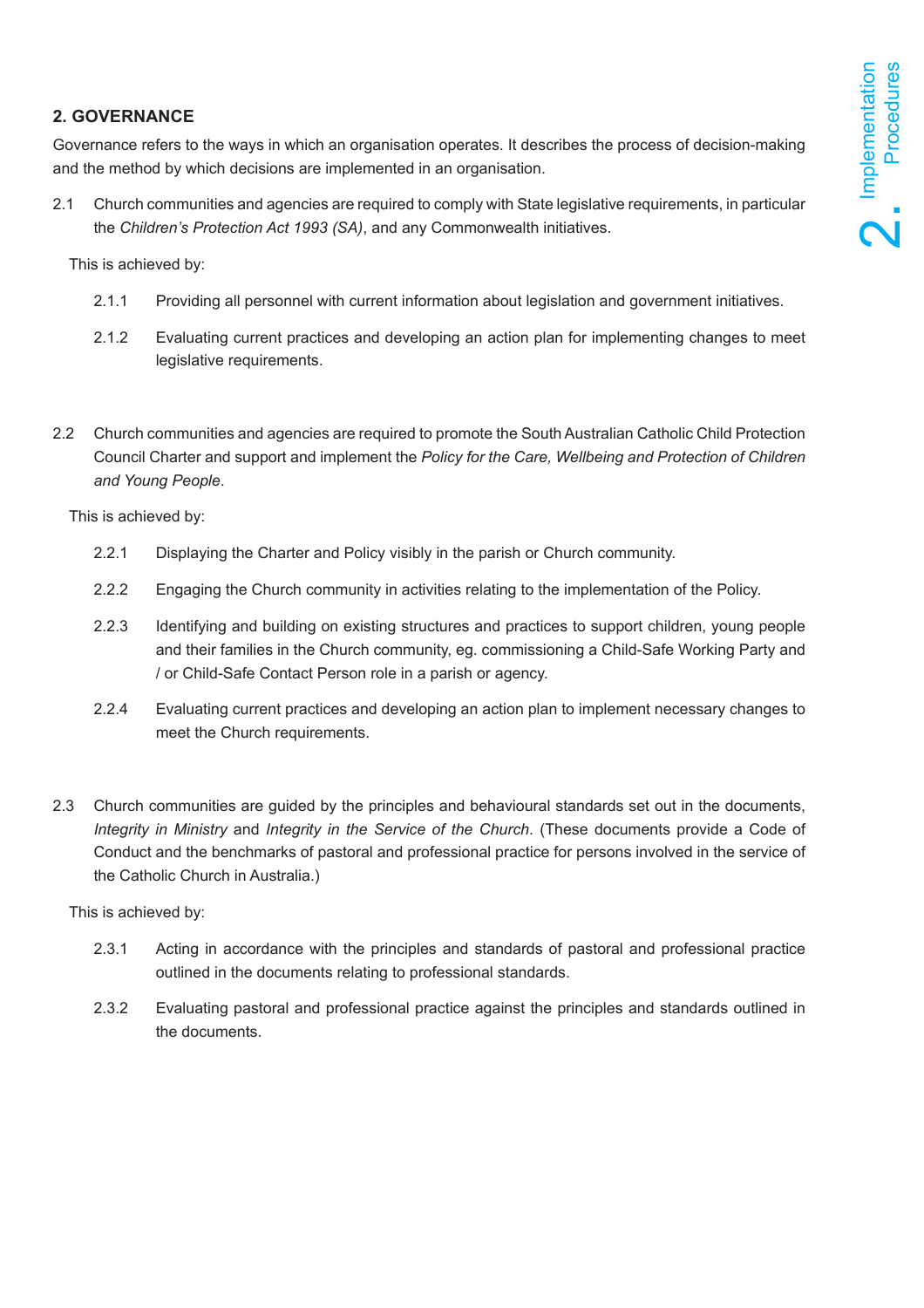#### **2. GOVERNANCE** …continued.

2.4 Church communities and agencies are required to provide appropriate safeguards for the collection, use and disclosure of personal information relating to children and young people to protect their safety and wellbeing.

This is achieved by:

- 2.4.1 Storing and accessing personal information relating to children and young people appropriately to ensure their safety and protection.
- 2.4.2 Ensuring that all Church personnel who access confidential records, including the personal details of children and young people, are appropriately screened and trained.
- 2.5 Church communities are required to provide an appropriate level of resources to ensure that Child Safe Environments training, practices and programs are given priority.

- 2.5.1 Providing training and development for Church community leaders and workers to support them to create and maintain safe environments for children and young people.
- 2.5.2 Providing programs that promote the safety and wellbeing of children and young people, and provide a network of support for families in the Church community.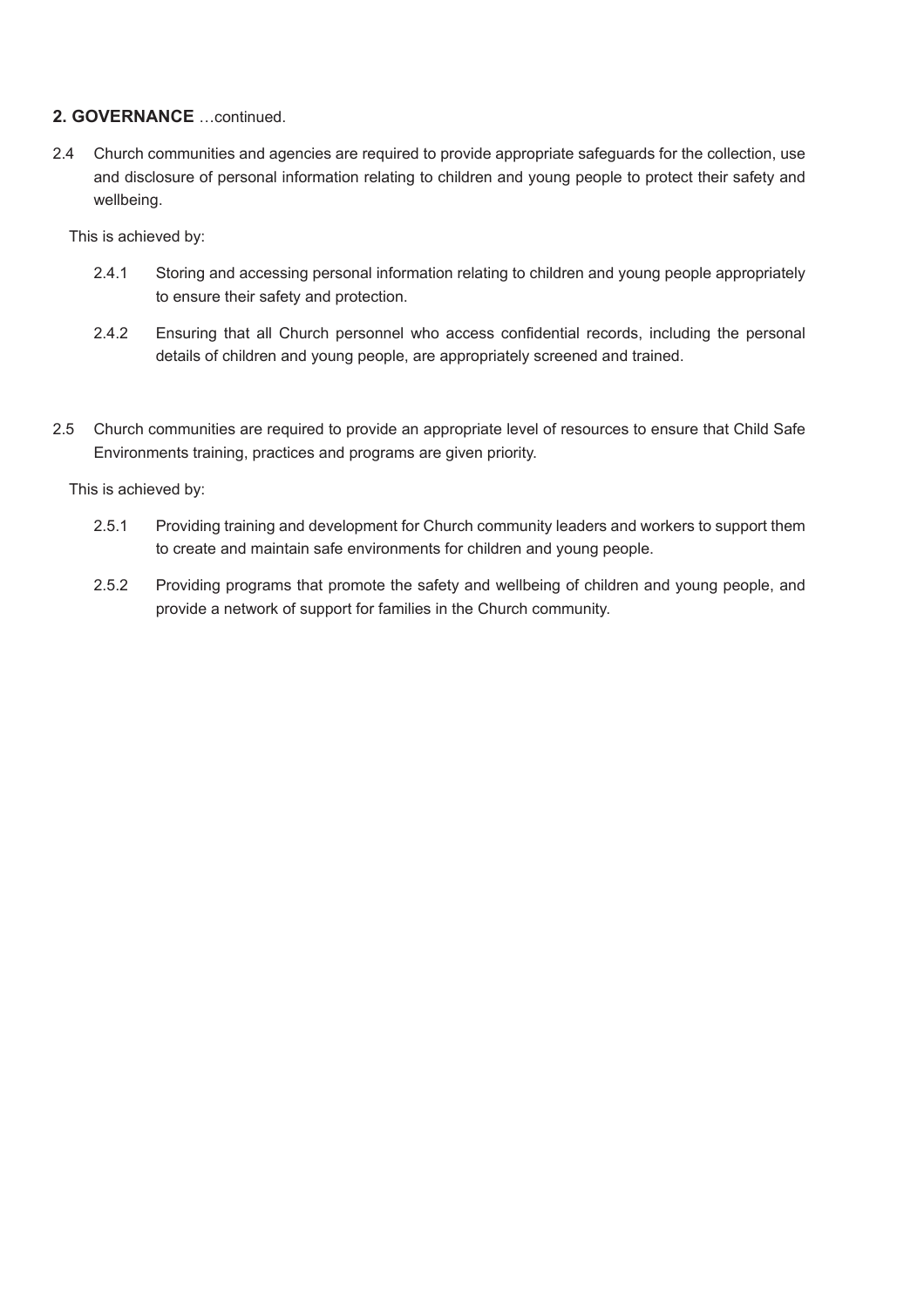#### **3. HUMAN RESOURCES PRACTICES**

3.1 Church communities are required to undertake appropriate recruitment and selection processes to ensure the safety and protection of children and young people when engaging persons for paid or voluntary work. The human resources practices will demonstrate the spirit and intent of the SA Catholic Child Protection Council Charter and Policy.

This is achieved by:

- 3.1.1 Including a public statement of the Church's commitment to maintaining a child-safe environment in all advertised positions.
- 3.1.2 Providing clear role descriptions outlining key functions, specific responsibilities and accountability.
- 3.1.3 Including copies of relevant policies and other documents in position information packages.
- 3.1.4 Ensuring that offers of appointment are provisional on a criminal history assessment clearance.
- 3.1.5 Conducting reference checks on all applicants who meet selection criteria for voluntary and paid positions.
- 3.1.6 Review role/duty statements to reflect the focus on child-safe environments.
- 3.1.7 Ensuring that new Church personnel sign a code of conduct and agree to work within the professional boundaries of the role.
- 3.1.8 Reviewing role descriptions to reflect values, expectations and workplace practices in relation to child protection.
- 3.2 Church communities are required to maintain workplace practices for the support and supervision of all personnel including volunteers.

- 3.2.1 Providing induction programs for new employees and volunteers that emphasise values, expectations and work practices.
- 3.2.2 Providing appropriate training for all personnel working with, or in contact with children and young people.
- 3.2.3 Placing a high priority on the quality of relationships between Church personnel and children and young people when planning and reviewing work performance.
- 3.2.4 Advising personnel of relevant operational guidelines, policies and procedures to assist them to respond promptly to any concerns raised about child protection.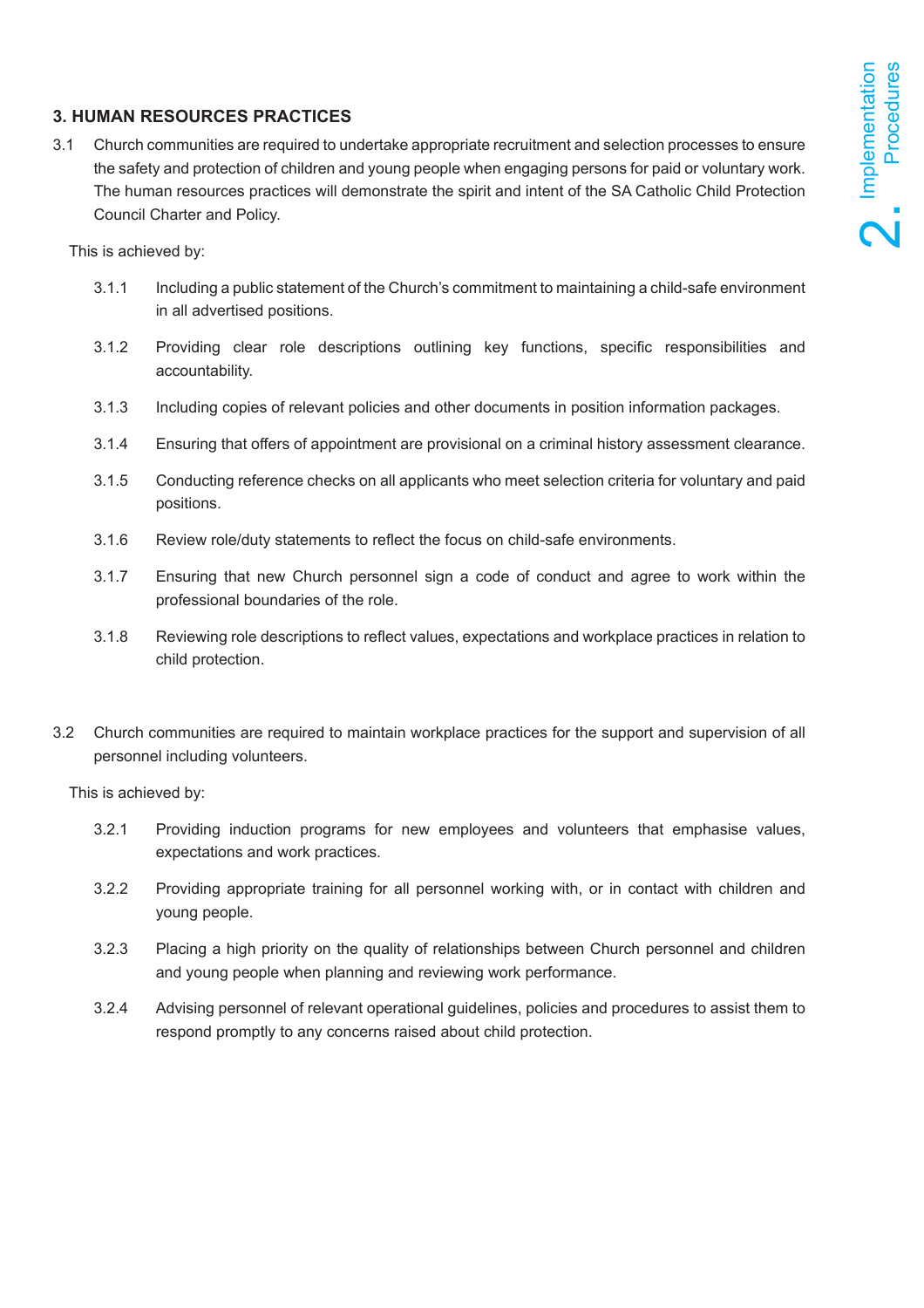#### **4. TRAINING**

Information and training will assist Church personnel to develop and maintain the knowledge and skills required for implementing structures for maintaining child-safe environments.

4.1 Catholic Church communities are required to provide personnel with training and information in relation to State, Commonwealth and international initiatives regarding the establishment and maintenance of child-safe environments.

- 4.1.1 Developing a Child Safe Environments training framework for Church communities.
- 4.1.2 Consulting with, and engaging Church community stakeholders in, implementing and reviewing training guidelines and procedures.
- 4.1.3 Providing personnel with appropriate accredited Child Safe Environments training and refresher courses that inform them of their legal responsibilities to report suspected child abuse and/or neglect.
- 4.1.4 Providing volunteers with appropriate information about child-safe environments and their legal responsibilities to report suspected child abuse and/or neglect.

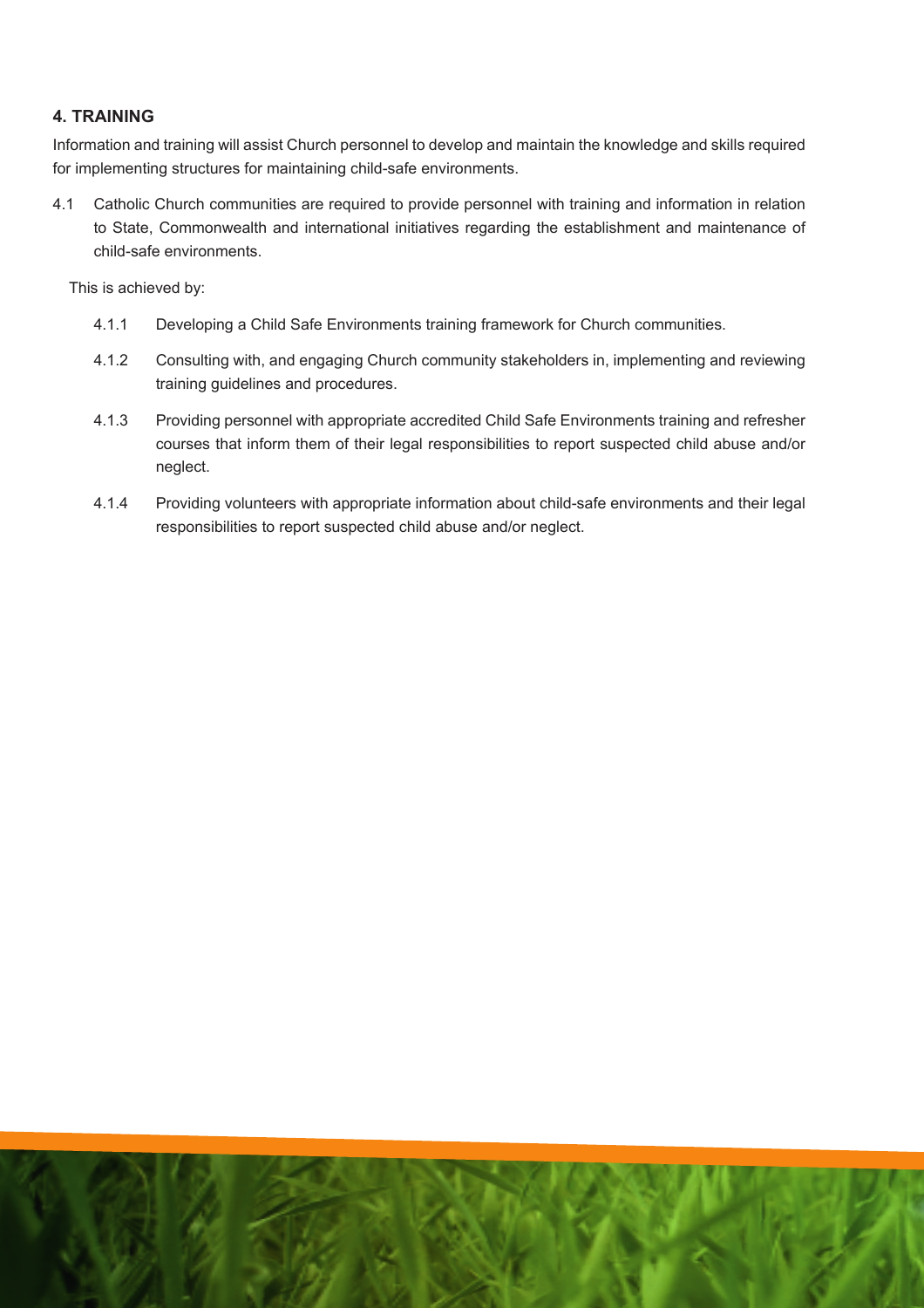



### **Contact Us**

The South Australian Catholic Child Protection Council 39 Wakefield Street, Adelaide, SA 5000 Telephone: 08 8210 8159 Email: childprotection@adelaide.catholic.org.au